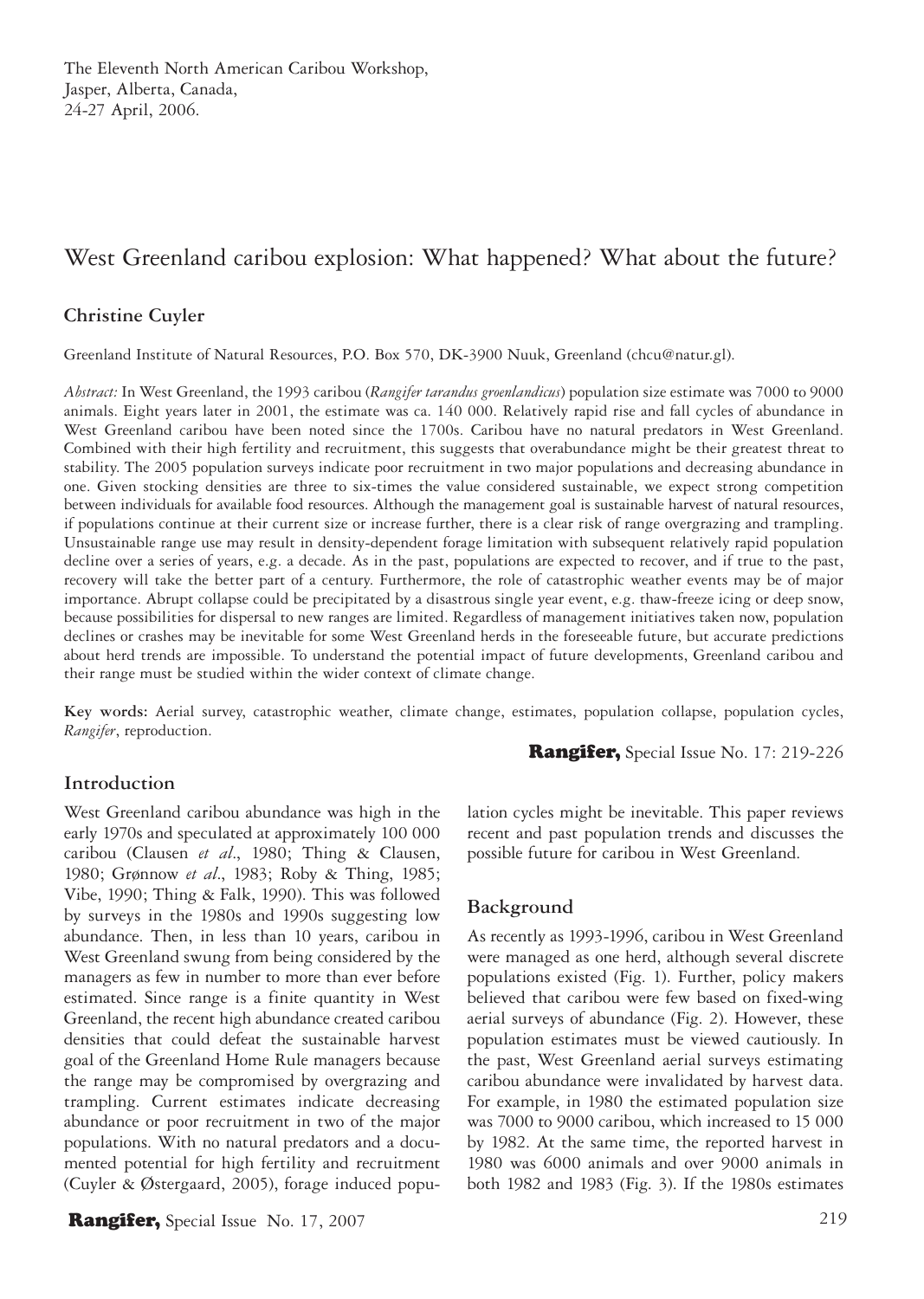

**Fig. 1.** Three West Greenland (North, Central, South) regions and the four caribou herds studied.



**Fig. 2.** Caribou population estimates resulting from aerial surveys, 1977 to 1996 (Clausen *et al*., 1980; Thing, 1980; Strandgaard *et al*., 1983; Holthe & Lassen, unpubl. in: Thing, 1984; Roby & Thing, 1985; Thing & Falk 1990; Rasmussen, 1995; Ydemann & Pedersen, 1999). All estimates lack confidence intervals, and prior to 1993 systematic method was absent.

were accurate then extirpation of the caribou population would have been expected, even if one assumes a generous annual 1.3 increase in population. At the time no restrictive management initiatives were taken and this discrepancy between estimates and harvests went unnoticed.

The late winter pre-calving surveys conducted in 1993 - 1996 were the first well-designed, systematic surveys conducted to date and employed distance sampling. Nonetheless, like their predecessors, they



**Fig. 3.** Comparison of aerial survey estimates of caribou number and reported caribou harvest from1980 to 1983.



**Fig. 4.** Caribou harvest records 1935-2005 (Anon: Grønlands fangstlister, Piniarneq). No records were kept from 1983 to 1995. Dark columns, 1935-1983 and 2003-2005, are open harvest. Light grey columns, 1989-1992, are assumed harvest level (Peter Nielsen, pers. comm.). Open columns, 1995-1999, are harvests attained when legal quotas were low. Grey columns with diagonal lines, 2000-2002, are reported harvests attained when legal quotas were dramatically increased.

were of questionable accuracy because they were not tailored to Greenland's rugged mountain landscape, a shortcoming that likely promoted missing many animals present on surveyed transects. Methods included using a fixed-wing aircraft at high speed (167 km/h), high and variable altitude ( $\geq$  152 m) and wide strip width (1.4 km). Caribou detectability was further compromised by observer fatigue, as long transects (80 to 100 km) were not unusual and the north south transect orientation meant that half the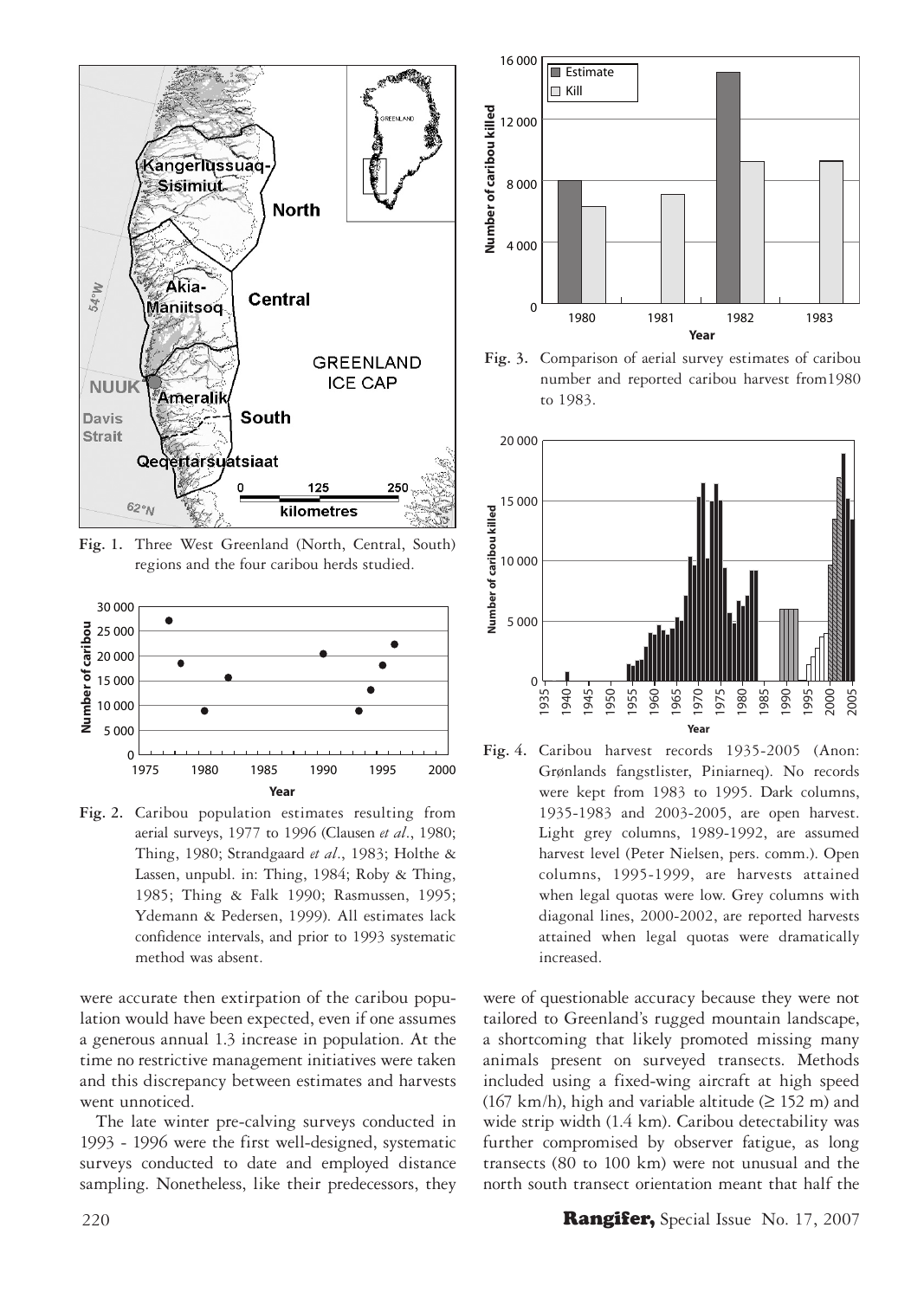

Maniitsoq females (Cuyler & Østergaard, 2005). The line indicates the maximum lifetime reproductive potential, i.e. one calf produced for each year of age. Age is given as reproductive lifespan age (*n*-1 year). One Kangerlussuaq and two Akia females exceeded this maximum.

observation time was spent squinting against solar glare. Regardless of estimate accuracy, the results from the 1993-1996 surveys should be comparable, since methods, observers and analysis were consistent. There appears to have been a trend of steady population growth from 1993 to 1996.

The 1993 aerial survey indicated 7000 to 9000 caribou in West Greenland (Ydemann & Pedersen, 1999). Harvest data, which could have assisted assessment of this estimate, were not available because Greenland had ceased to collect harvest data 10 years earlier. Prior to 1983, however, reported annual harvests indicated a steady increase from almost nothing in the 1930s to over 16 000 in the 1970s, while harvests in the early 1980s ranged from 7000 to 9000 animals per year (Fig. 4). Further, policy makers assumed the annual harvest was from 4000 to 6000 caribou (Peter Nielsen, pers. comm.) for the four years prior to the 1993 survey. With the 1993 maximum of 9000 caribou and an assumed 50% population reduction since 1990, a crisis was declared and restrictive management initiatives were implemented. All hunting was prohibited for two years until the summer of 1995.

After the 1995 and 1996 estimates of 18 000 and 22 000 caribou respectively (Ydemann & Pedersen, 1999), policy makers permitted quotas of 2000 to 4000 animals from 1995 to 1999. The two-year prohibition and subsequent low quotas resulted in heavy debate and scepticism from hunters, who were unanimous that caribou were plentiful (Cuyler *et al*., 2003). My own anecdotal observations on the Ameralik caribou population supported the local knowledge. On 28 October 1998, in six hours sailing along 33 km of the Davis Strait coast, I counted 951 caribou and these were only the animals visible within the first 300 metres from the shore.



**Fig. 6.** Changes in late winter recruitment (calves per 100 cows) in two West Greenland herds, Kangerlussuaq-Sisimiut stock (●, — , *P* = 0.21), and Akia-Maniitsoq stock  $(\triangle, -$ ,  $P = 0.092)$ ; linear regression lines with  $R<sup>2</sup>$  values.

#### *Fertility and late winter recruitment*

In 1996/97, based on Cuyler & Østergaard's (2005) retrospective ovarian analysis, two West Greenland caribou populations, the Kangerlussuaq-Sisimiut and the Akia-Maniitsoq, had a high percentage of pregnant subadults (females under 3-years old) and 25% of all females attained their maximum reproductive potential, while 2-4% of collected animals exceeded that maximum (Fig. 5). Observations of conception in a female caribou's second autumn and twinning suggest that West Greenland caribou ranges were excellent prior to 1996 (Cuyler & Østergaard, 2005).

Meanwhile from 1998 to 2000, calf recruitment in March was between 48 and 68 calves per 100 cows (Fig. 6). Four to five years later, March calf recruitment dropped to 16-24 calves per 100 cows. In fact, late winter calf recruitment appears to have declined steadily since 1998. Regression  $R^2$  values are close to 1 and indicate the strength of the relationship observed; however, the *P*-values were not significant. Aside from suspected increased intra-specific competition, no apparent causes (e.g. severe winter weather events) have occurred that could account for the decrease in recruitment (Cuyler *et al.,* 2005).

#### **2000 and after**

Given the scepticism surrounding earlier caribou estimates, aerial surveys techniques in West Greenland were further improved (Cuyler *et al.,* 2002; 2003; 2005). Helicopters replaced fixed-wing aircraft, because when flying transects, helicopters can maintain a slow speed and constant altitude over mountainous terrain. Reliable estimates of abundance require detection of most, if not all the animals actually present within the surveyed transects. In Greenland, methods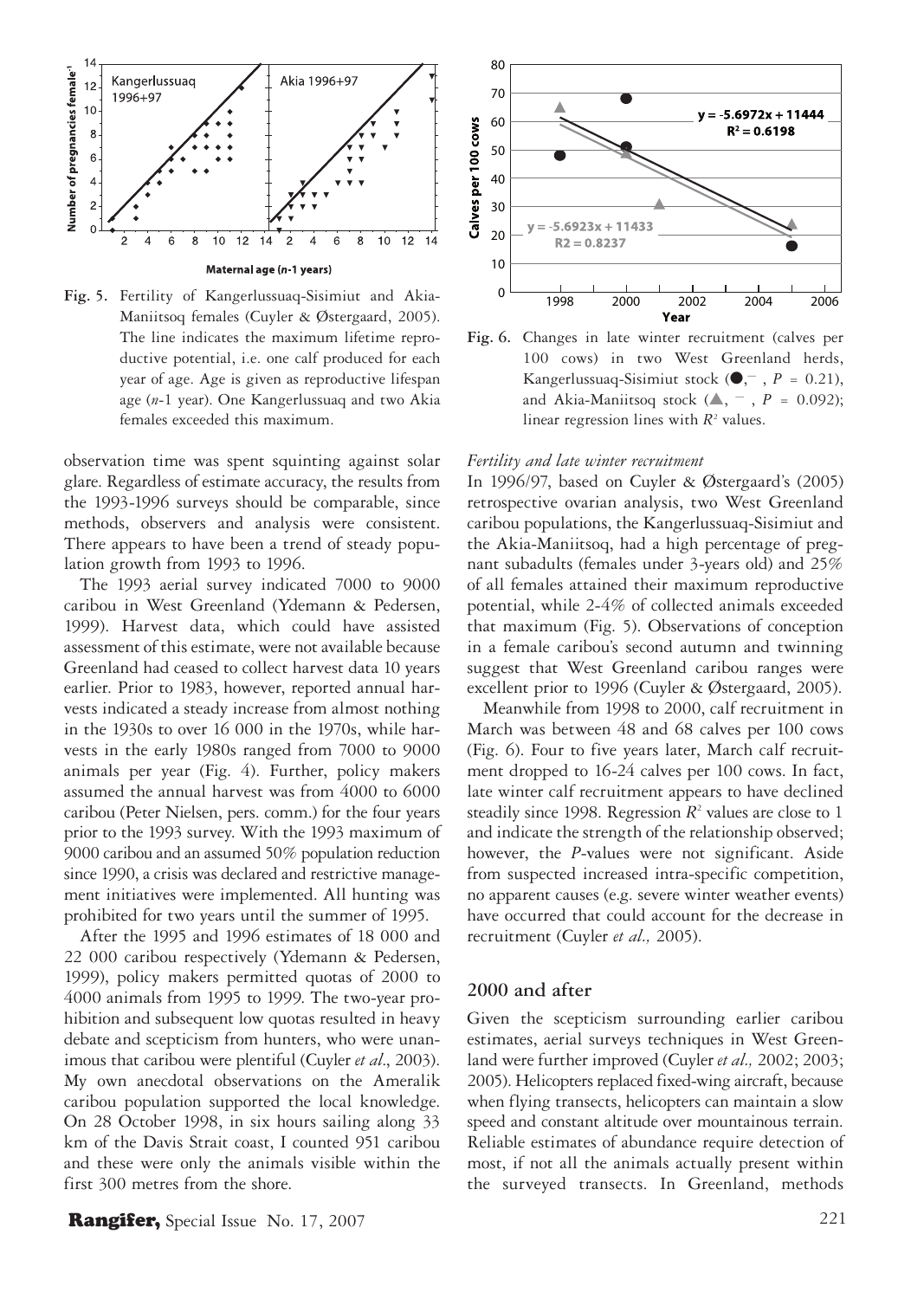required to achieve this standard include low flight speed (45-65 km/h), low constant altitude (15 m) and narrow strip width (0.6 km). The 0.6 km strip width (300 m x 2) was based on observer capability to detect caribou given small group size and behaviour (remaining lying down or stationary) in combination with the difficult terrain and snow cover typical of West Greenland (Cuyler *et al.,* 2002; 2004). Although West Greenland is treeless alpine, tundra, exposed rock or ice, survey observers sighted most caribou between 0 and 300 m from the helicopter. Few were sighted beyond 300 m, although animals were just as likely to be present in that strip area (Cuyler *et al.,* 2002; 2004). Caribou detectability was aided by reducing observer fatigue with: 1) short transects (7.5 km), which limited the time spent in full concentration by observers; and 2) flight path in a direction not looking directly into the sun when on a transect. Direction of flight was also important because solar glare reflecting off the snow surface reduces caribou sightability (Cuyler *et al*., 2005). Transects of random location and heading were possible because in late winter (March-April) caribou group size averages less than 6 animals and variability is low (Roby & Thing, 1985; Thing, 1982; Thing & Falk, 1990; Ydemann & Pedersen, 1999; Cuyler *et al.,* 2002; 2003; 2005), which reduces sampling error and aids precision. The mean group size, ca. three, remained constant even when herds were large and the caribou were widely scattered over all elevations throughout a region (Cuyler *et al.,* 2002; 2003; 2005). A correction for missed caribou was also incorporated into the resulting population estimates, following Cuyler *et al.* (2003). The 2001- 2005 surveys might still have underestimated herd sizes, because the low flight altitude (15 m) often created "dead-ground", i.e. terrain features could hide some of the strip width.

New survey results available by spring 2001 supported local hunter knowledge and estimated a total of about 135 000 caribou for only four West Greenland populations (Table 1). Just five years earlier, the total for all six or seven populations in West Greenland was about 22 000. With estimates over six times that number, caribou management changed overnight. Rather than few, they were now considered abundant. Given the finite range available in

**Table 1.** Recent pre-calving estimates of caribou abundance in four West Greenland herds.

| Region  | Population             | $1993^1$ | $1996^{\mathrm{i}}$      | $2000^3$                    | $2001^2$                    | $2005^3$                        |
|---------|------------------------|----------|--------------------------|-----------------------------|-----------------------------|---------------------------------|
| North   | Kangerlussuaq-Sisimiut | 3800     | 10 900                   | 51 600<br>$(42664 - 61495)$ |                             | 90464<br>$(70\ 276 - 113\ 614)$ |
| Central | Akia-Maniitsoq         | 3500     | 6800                     |                             | 46 200<br>$(37115 - 55808)$ | 35 807<br>$(27\ 474 - 44\ 720)$ |
| South   | Ameralik               | 1200     | 4500                     |                             | 31 900<br>$(24721 - 39305)$ | $\overline{a}$                  |
| South   | Qeqertarsuatsiaat      | 181      | $\overline{\phantom{a}}$ |                             | 5400<br>$(2864 - 8244)$     |                                 |

1 Ydemann & Pedersen (1999).

2 non-parametric (bootstrap) 80% CI's (Cuyler *et al.,* 2003).

3 non-parametric (bootstrap) 90% CI's (Cuyler *et al.,* 2002; 2005).

**Table 2.** Recent estimates of caribou density in four West Greenland herds.

|         |                        |                       | High density stratum <sup>1</sup> |  |  |
|---------|------------------------|-----------------------|-----------------------------------|--|--|
| Region  | Population             | $2000 - 2001$         | 2005                              |  |  |
| North   | Kangerlussuaq-Sisimiut | 2.8 / km <sup>2</sup> | 6.2 / $km^2$                      |  |  |
| Central | Akia-Maniitsoq         | 4.0 / km <sup>2</sup> | 3.0 / km <sup>2</sup>             |  |  |
| South   | Ameralik               | 3.8 / km <sup>2</sup> | $\overline{\phantom{0}}$          |  |  |
| South   | Qeqertarsuatsiaat      | 1.1 / km <sup>2</sup> | $\overline{\phantom{0}}$          |  |  |

<sup>1</sup> Cuyler et al. (2002; 2003; 2005).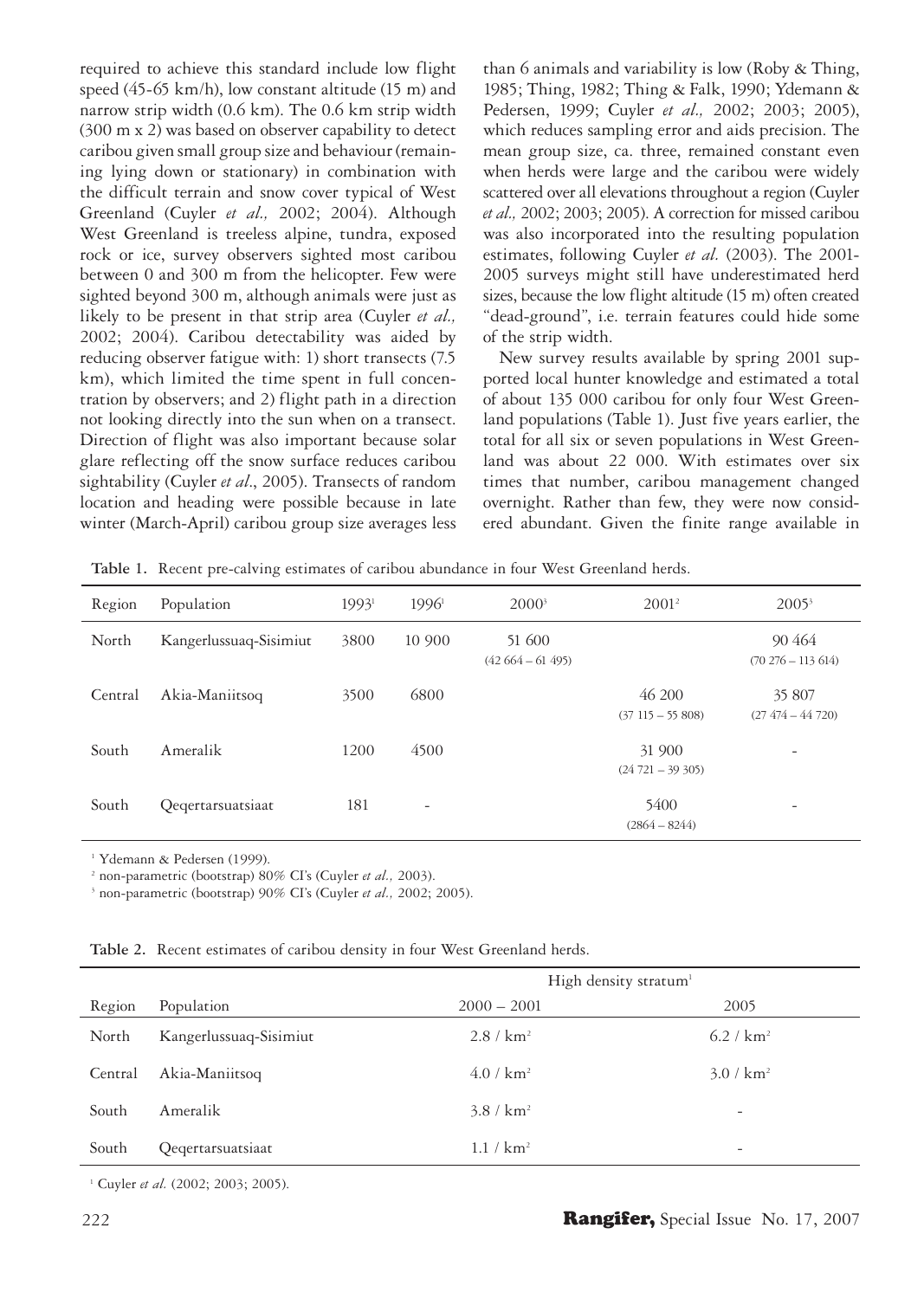West Greenland, caribou densities up to 4 per km<sup>2</sup> in 2001 (Table 2), and overgrazing a possibility, policy makers now sought to reduce abundance to protect the future of caribou herds and their ranges. An imprecise conservative target density of 1.2 per  $km<sup>2</sup>$ was recommended to the policy makers.

The target is based on studies of carrying capacity elsewhere. At densities of 1.03 to 1.41 reindeer per km2 , females become sexually mature and conceive for the first time when just over 1-year old, which suggests this density is compatible with optimal range (Reimers *et al.,* 1983). In contrast, a density of 4 reindeer per km<sup>2</sup> is too high to sustain lichen heath at optimal condition in Finland (Helle *et al.,* 1990). Observations from Svalbard (Norway) support this. Fifteen reindeer introduced on the Brøggerhalvøya peninsula (Svalbard) at an initial density of 0.25 per  $km<sup>2</sup>$  increased over 15 years to 400, or 6.7 per  $km<sup>2</sup>$ , and the once lush preferred macro-lichens *Cetraria nivalis* and *Cladonia mitis* had disappeared (Staaland *et al.,* 1993). In a winter icing event, the population crashed to 100 (Jacobsen & Wegener, 1995), but animals had already begun to leave the peninsula (Staaland, pers. comm.). Skogland (1985) observed that recruitment fell sharply at densities over 2.5 per km2 owing to a decline in calf productivity of the subadult females, but that calf productivity of females 3-years old and older also fell slightly even at densities of 2 per km<sup>2</sup>. When caribou reach densities exceeding 2 per km<sup>2</sup>, movement increases and distribution can be unpredictable (Skoog, 1968; Baskin, 1990). Although possibilities are limited, dispersal or movement have been observed in West Greenland populations (Cuyler *et al.,* 2003). Population dispersal or movement shifts to new range could delay the effects of food shortage in limiting numbers and Messier *et al.* (1988) suggested that caribou populations could overshoot range capacity because of these delays. Although the target density of 1.2 per km<sup>2</sup> is not now based on studies of carrying capacity on West Greenland ranges, it may favour the preservation of range quality and availability, which will benefit caribou populations and the sustainability of future harvests. A halt to population increase, or a reduction in numbers, would give time for more precise target densities to be derived from appropriate studies.

If reducing abundance was to be achieved, increasing the portion of females in the harvest was important, since caribou harvests (mid-August to mid-September) until then were otherwise about 90% male-biased (Loison *et al.,* 2000). To reduce abundance, season length was increased from one month to five and a half months, which included the rut, and was broken into an autumn and winter hunt. More animals were shot, specifically more females, as rutting males are

**Rangifer,** Special Issue No. 17, 2007 223

considered unpalatable. Beginning in 2000, harvest quotas rose by about 10 000 animals each year until 2003, when open harvests were implemented. Reported harvests rose to and exceeded levels observed in the 1970s.

A 2005 aerial transect survey for the two largest caribou herds in West Greenland revealed a dramatic decline in recruitment (Fig. 6), while densities remained well above the recommended target (Cuyler *et al.,* 2005). The Akia-Maniitsoq herd had decreased in abundance by 22% over four years. In contrast the estimate for the Kangerlussuaq-Sisimiut herd was almost double the 2000 estimate but an interpretation of population trend is difficult since methods differed. The Kangerlussuaq-Sisimiut survey of 2000 was the first employing the new survey methods and highlighted the need to further reduce altitude, speed and strip width to detect most or all caribou on transect. In contrast to all subsequent surveys, in 2000, the altitude, speed and strip width were 100 m, 100 km/h, and 1 km respectively (Cuyler *et al.,* 2002). The presence of more experienced observers in 2005 probably also affected numbers detected, making the 2005 estimate more accurate.

### **Discussion**

The 2000-2001 helicopter surveys, which used improved methods to reduce the negative bias of missed caribou, resulted in a pre-calving estimate of caribou numbers six times greater than estimated in 1996. How was this possible? Although caribou numbers can increase rapidly given ideal conditions (Heard & Ouellet 1994; Staaland *et al.,* 1993), was fertility alone responsible for the large jump in herd sizes from 1996 to 2000-2001? While small, the



**Fig. 7.** Caribou abundance and calculated actual rates of increase "*r*" for four herds in West Greenland from 1996 to 2000-2001.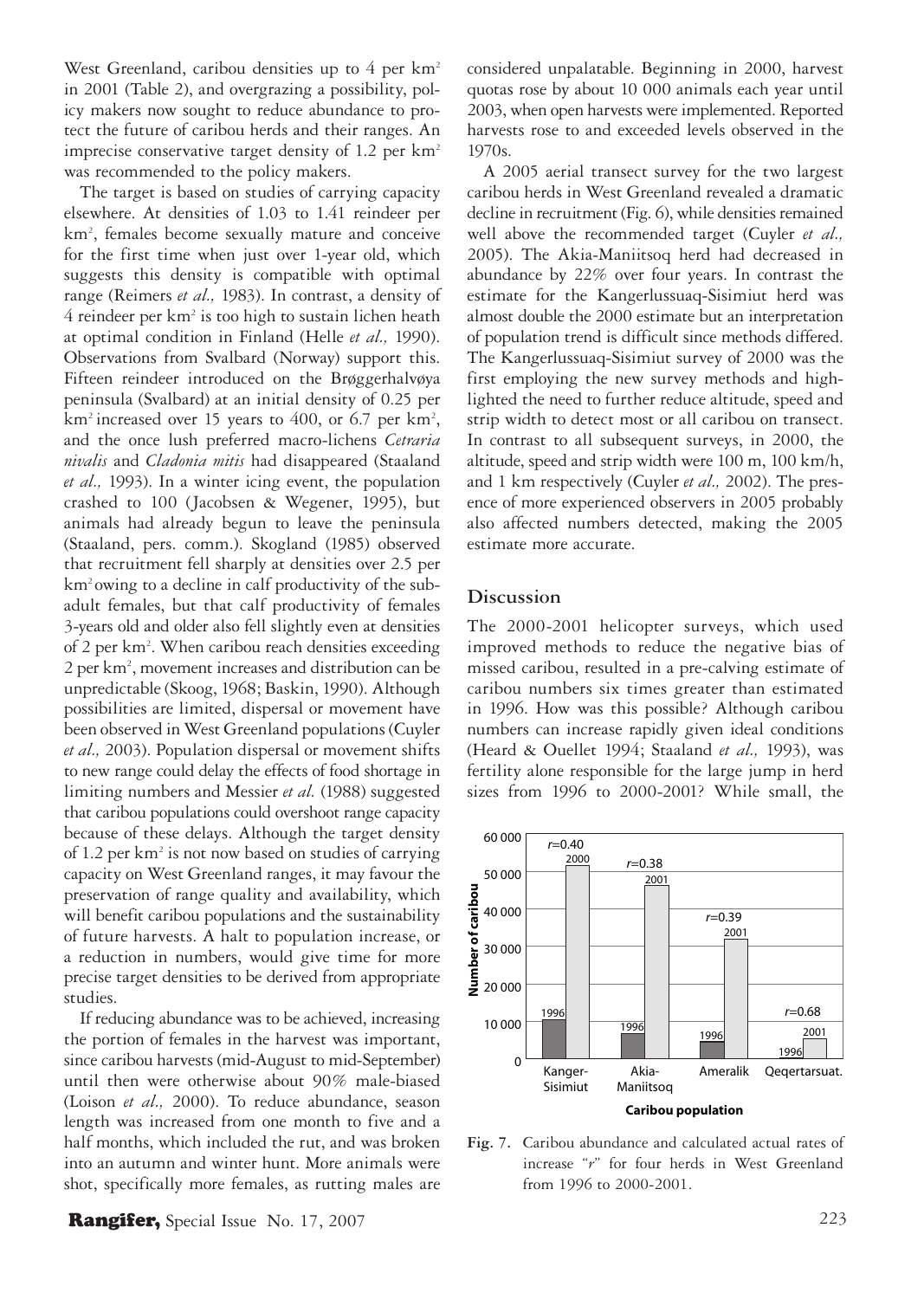harvest quotas in place from 1995 to 1999 were 10-18% of the 1996 estimated abundance and could have been sufficient to prevent population growth. West Greenland caribou, however, were surprisingly fertile and had high recruitment rates (Cuyler & Østergaard, 2005). Both provided the potential for rapid population growth in West Greenland in the 1990s, but do not account for the disparity between population estimates from 1996 to 2000-2001. The actual rate of increase between estimates can be calculated (Krebs, 1972):

$$
r = \frac{ln \text{ herd size } t_2 - ln \text{ herd size } t_1}{Time \text{ period in years}}
$$

Resulting *r* values are unrealistic, i.e. 0.40, 0.38, 0.39 and 0.68 in four West Greenland populations (Fig. 7), since the maximum or intrinsic rate of increase, *rm* , for caribou in a predator and harvest free environment is 0.30 (Bergerud, 1980). The rate of increase for the growth trend observed from 1993 to 1996 was also improbably high, being 0.32 with a finite rate of  $\lambda$  = 1.377 per individual per year ( $\lambda$  =  $e^{rm}$  (Krebs, 1972)). In contrast, caribou on Southampton Island in the Canadian Arctic had a rate of increase of 0.233  $(\lambda = 1.262)$  (Heard & Ouellet, 1994), although like West Greenland there were no predators, the range was good, and the caribou showed no decrease in population growth even as density increased. The unrealistic estimated rates of growth, in combination with the 1993-1996 survey methods and consistent local knowledge to the contrary, make it probable that the 1993-1996 surveys underestimated herd sizes. Also possibility the 1993-1996 surveys were not as consistent as previously assumed, e.g. otherwise experienced observers became more proficient at sighting caribou with each survey, thus increasing each subsequent estimate. Alternately, recent surveys may have been optimistic if observers consistently made caribou observations over a larger area than stated. However, this is unlikely given the methods used by Cuyler *et al*., (2002; 2003; 2005). The inaccurate 1990s surveys resulted in conservative management decisions (two-year hunting prohibition 1993-94, followed by five years of restrictive quotas), which contributed to herd growth and the high densities observed on West Greenland ranges by 2000. Male-biased hunting, the lack of large predators, and excellent range conditions in the 1980s and 1990s (Aastrup, 1984a, 1984b; Thing & Falk, 1990) were also factors. An area examined in the South region revealed average lichen cover was 45-55% (Aastrup, 1986), which provided the ideal conditions for fertility and recruitment.

Annual harvest data for the past 40 years suggest that caribou abundance has been relatively high since the late 1960s. Given local knowledge and the 2000-



**Fig. 8.** Historical rise and fall cycles of relative caribou abundance in West Greenland based on Vibe (1967), Meldgaard (1986) and the 2001 abundance estimate. Only general trends are illustrated, since the caribou populations in West Greenland do not cycle in absolute synchrony (Meldgaard, 1986), and estimates were unavailable except for in 2001. During periods of low abundance, records suggest the caribou had disappeared almost entirely. No harvest records were available from 1983 to 1995.

2005 abundance estimates, it is possible that caribou density has been high for about a decade. If too many caribou have been present for too many years on the finite amount of range available between the Ice Cap and sea, it could result in overuse of available vegetation and therefore compromise the abundance of these herds, owing to density-dependent forage limitation. Three cycles of caribou abundance in West Greenland have been noted since the 1700s (Fig. 8), suggesting that high abundance might be the greatest threat to population stability and lead to a new population decline. As in past cycles, populations are expected to recover slowly over the better part of a century.

Have there been too many caribou? Late winter calf recruitment is in decline in the two largest herds. Are density-dependant factors at work? Since densities are 3 to 6x the recommended target there is reason to suspect intra-specific competition for food resources. Although no quantitative studies exist, overgrazing and trampling of lichens has been observed on the Akia-Maniitsoq and Ameralik winter ranges (Cuyler *et al.,* 2003; pers. observation), and general trampling of vegetation has been noted on the Kangerlussuaq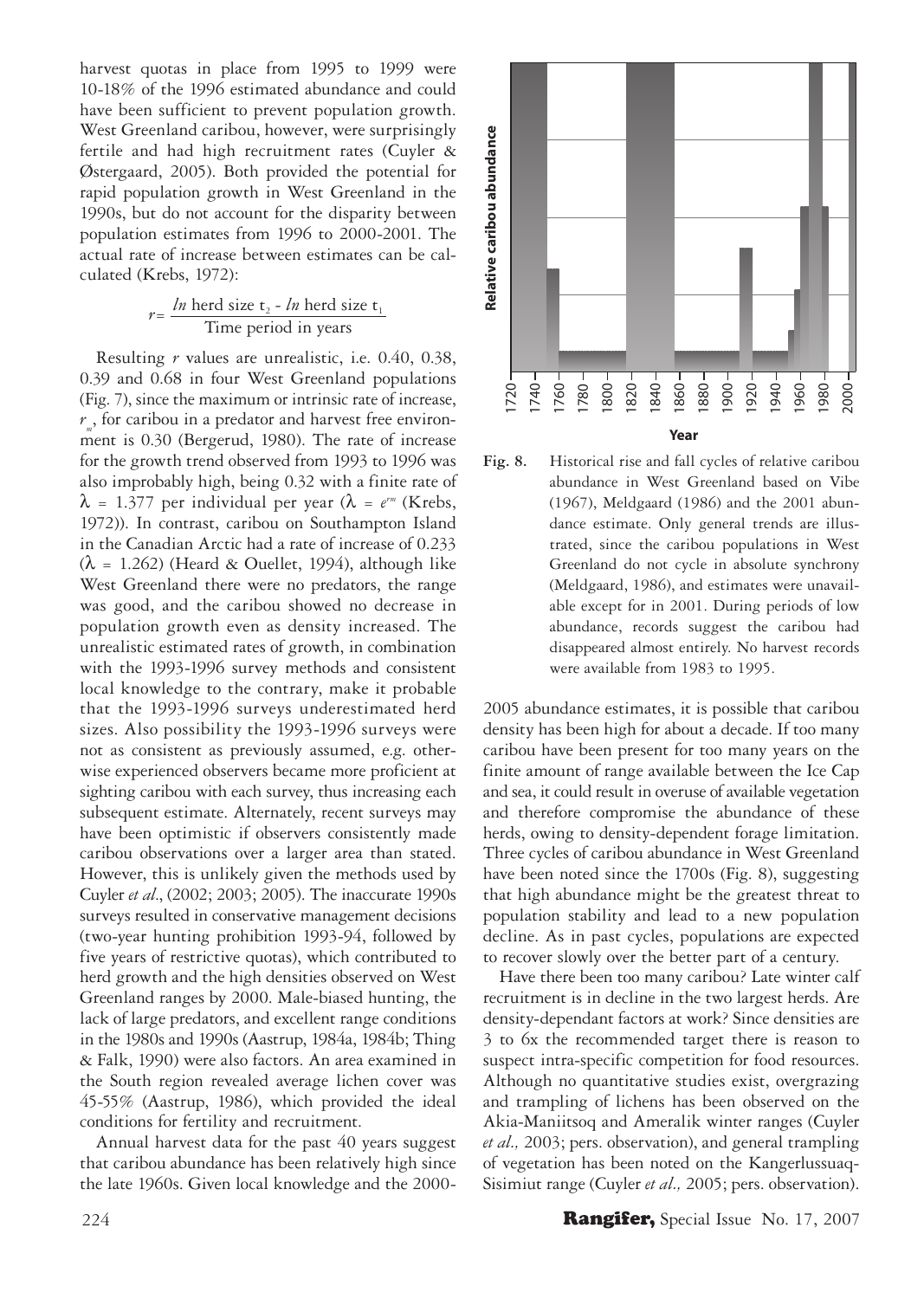How long can this situation continue before substantial protracted declines in caribou population size occur?

West Greenland caribou are fortunate to live in a simple predator-free low arctic environment, which is topographically isolated. They have few competing herbivores, i.e. muskox *Ovibos moschatus*, arctic hare *Lepus arcticus*, geese *Anser* and *Branta* spp., rock ptarmigan *Lagopus mutus,* and human development is minimal or limited to the seacoast. However, the various caribou populations currently inhabit most available range. Under present conditions, dispersal possibilities are limited or non-existent. This makes the future of West Greenland caribou uncertain. In addition to protracted decline brought on by densitydependent forage limitation, disastrous weather events may be of major importance and able to cause abrupt collapse in several or all herds (Vibe, 1967; Meldgaard, 1986). Temperatures and precipitation are expected to increase in Northeast Greenland (Rysgaard *et al*., 2003). Temperature trends, however, are often opposite between east and west Greenland (Box, 2002). Will climate change bring better or worse conditions? For example will there be changes in winter length, snow depths, severity or frequency of winter thaw-freeze icing events, summer precipitation, or other? Extreme icing or snow depth restrict access to forage and may cause near total mortality across age classes (Miller, 1990; Jacobsen & Wegener, 1995). Although in West Greenland spring and summer temperatures over the past century cooled and several of the coldest winters coincided with major volcanic eruptions (Box, 2002; Hassol, 2004), a general warming and greater precipitation is expected, but it will not be as pronounced as in Northeast Greenland (Rysgaard *et al.,* 2003). Equally important is how climate change will affect the vegetation, because in West Greenland caribou abundance and distribution is controlled from the "bottom-up", i.e. through the quantity, quality and availability of vegetation. Regardless of management initiatives taken now, population declines may be inevitable for some West Greenland herds within the foreseeable future, but accurate predictions about herd trends are impossible. To understand the potential impact of future developments, caribou and their range must be studied within the wider context of climate change.

#### **Acknowledgements**

The 2000 to 2005 surveys were funded by DANCEA, Danish Cooperation for Environment in the Arctic – Ministry of Environment and Energy, Strandgade 29, Copenhagen K, Denmark and the Greenland Home Rule government. Grateful thanks are due the Air Greenland helicopter pilots, the commercial (KNAPK) hunters, and wildlife officers participating in the surveys.

# **Rangifer,** Special Issue No. 17, 2007 225

### **References**

- **Aastrup, P. 1984a.** Vandkraft i Grønland. Rensdyr. *In***:**  *Grønlands Fiskeri- og Miljøundersøgelser & Grønlands Botaniske Undersøgelser***.** 68pp.
- **Aastrup, P. 1984b.** Rensdyrundersøgelser og vegetationskortlægning ved vandkraftværk Buksefjord, Nuuk/ Godthåb, 1983. Undersøgelser af rensdyrbestanden. – *In***:** *Grønlands Fiskeri- og Miljøundersøgelser & Grønlands Botaniske Undersøgelser* : 40-72. 81pp.
- **Aastrup, P. 1986.** Rensdyrundersøgelser ved vandkraftprojekt Kangerluarsuunguaq/Buksefjord, Nuuk/Godthåb, 1984-1985. – *In***:** *Grønlands Fiskeri- og Miljøundersøgelser*, Københaven : 1-77. 80pp.
- **Anon.** *Fangstlister for Sydgrønland 1935-1940***.**
- **Anon.** Ministeriet for Grønland, *Sammendrag af Grønlands fangstlister*, M.V. 1954-1983.
- **Anon.** Direktoratet for Fiskeri og Fangst, *Piniarneq fangstlister 1993-2005***.**
- **Baskin, L. M. 1990.** Population dynamics of reindeer. – *Rangifer* Special Issue No. 3: 151-56.
- **Bergerud, A. T. 1980.** A review of the population dynamics of caribou and wild reindeer in North America. pp. 556-581. – *In*: E. Reimers, E. Gaare & S. Skjenneberg (eds.). *Proceedings of the Second International Reindeer/Caribou Symposium.* Røros, Norway 1979. Direktoratet for vilt og ferskvannsfisk. Trondheim. 77pp.
- **Box, Jason E. 2002.** Survey of Greenland instrumental temperature records: 1873-2001. – *International Journal of Climatology***.** 22: 1829-1847. (www.interscience.com; DOI: 10.1002/joc.852)
- **Clausen, B., Dam, A., Elvestad, K., Krogh, H. V. & Thing, H. 1980.** Summer mortality among caribou calves in west Greenland. – *Nord. Vet.-Med.* 32:291-300.
- **Cuyler, C., Rosing, M., Linnell, J.D.C., Loison, A., Ingerslev, T. & Landa, A. 2002.** Status of the Kangerlussuaq-Sisimiut caribou population (*Rangifer tarandus groenlandicus*) in 2000, West Greenland. – *Greenland Institute of Natural Resources. Technical report No. 42.* 52pp. (http://www.natur.gl/Default.asp?lang=dk&num=291)
- **Cuyler, L. C., Rosing, M., Linnell, J. D. C., Lund, P. M., Jordhøy, P., Loison, A. & Landa, A. 2003.** Status of 3 West Greenland caribou populations; 1) Akia-Maniitsoq, 2) Ameralik & 3) Qeqertarsuatsiaat. – *Greenland Institute of Natural Resources. Technical report No. 46.* 74pp. (http:// www.natur.gl/Default.asp?lang=dk&num=291)
- **Cuyler, L. C., Rosing, M., Linnell, J. D. C., Lund, P. M., Loison, A. & Landa, A. 2004.** Neria & Qassit caribou minimum count & herd structure, in 2000, Paamiut, West Greenland. – *Greenland Institute of Natural Resources. Technical report No. 48.* 46pp. (http://www.natur.gl/ Default.asp?lang=dk&num=291)
- **Cuyler, L. C., Rosing, M., Egede, J., Heinrich, R. & Mølgaard, H. 2005.** Status of two west Greenland caribou populations 2005; 1) Akia-Maniitsoq & 2) Kangerlussuaq-Sisimiut. – *Greenland Institute of Natural*